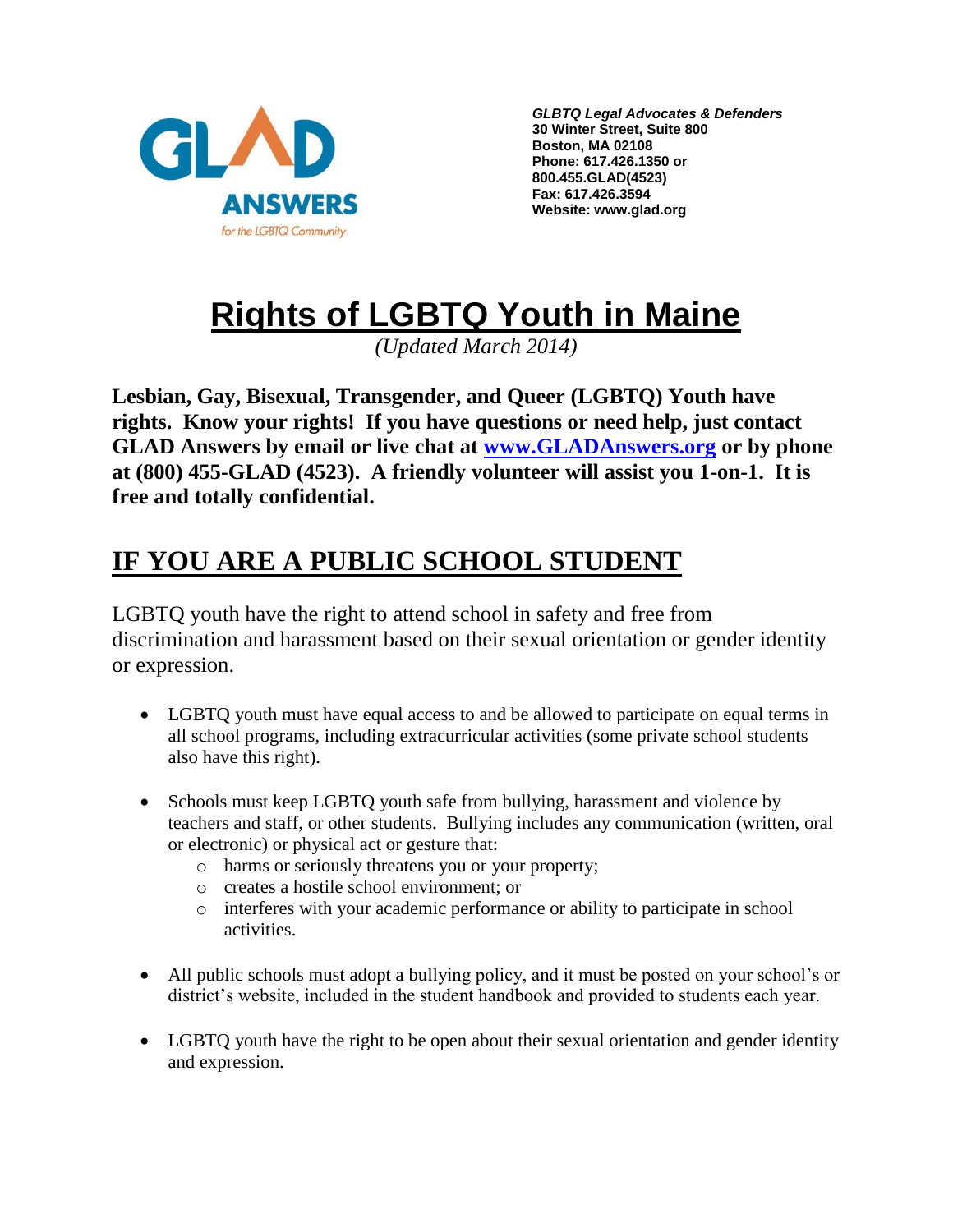- Schools must respect the gender identity of transgender students, including allowing you to dress and present yourself in a manner consistent with your gender identity.
- Students have the right to form extracurricular groups, such as Gay-Straight Alliances on the same terms and with the same privileges and resources as all other extracurricular groups (some private school students also have this right).
- LGBTQ youth have the right to free speech and expression, including the right to express ideas respectfully that may offend others, and to disagree with others.
- Any school, public or private, which receives federal funds may not discriminate on the basis of sex or HIV status. Sometimes the harassment of a gay or transgender student will be sexual harassment, which is forbidden by the federal law known as Title IX.
- Students have the right to learn about LGBTQ issues and must have access to information and resources about LGBTQ issues and people, including educational websites, regardless of objecting school officials or parents.

# **IF YOU ARE IN THE CHILD WELFARE SYSTEM**

LGBTQ youth have the right to safe and appropriate placements in the child welfare system, free from discrimination and harassment based on their sexual orientation or gender identity or expression.

- LGBTQ youth have the right to be free from harassment and abuse based on actual or perceived sexual orientation or gender identity or expression in foster care placements. This means that youth should be protected from both physical and emotional harm in their placements, and should be placed with caretakers who will ensure their safety and wellbeing outside the home.
- LGBTQ youth have the right to be open about their sexual orientation and gender identity and expression.
- Transgender youth have the right to be identified by the name and pronouns that accord with their gender identity and to wear clothing consistent with their gender identity.
- LGBTQ youth have the right to be free from religious indoctrination that condemns or disparages their sexual orientation or gender identity or expression.

LGBTQ youth have the right to equal treatment and to access appropriate services for their sexual orientation or gender identity or expression while in the child welfare system.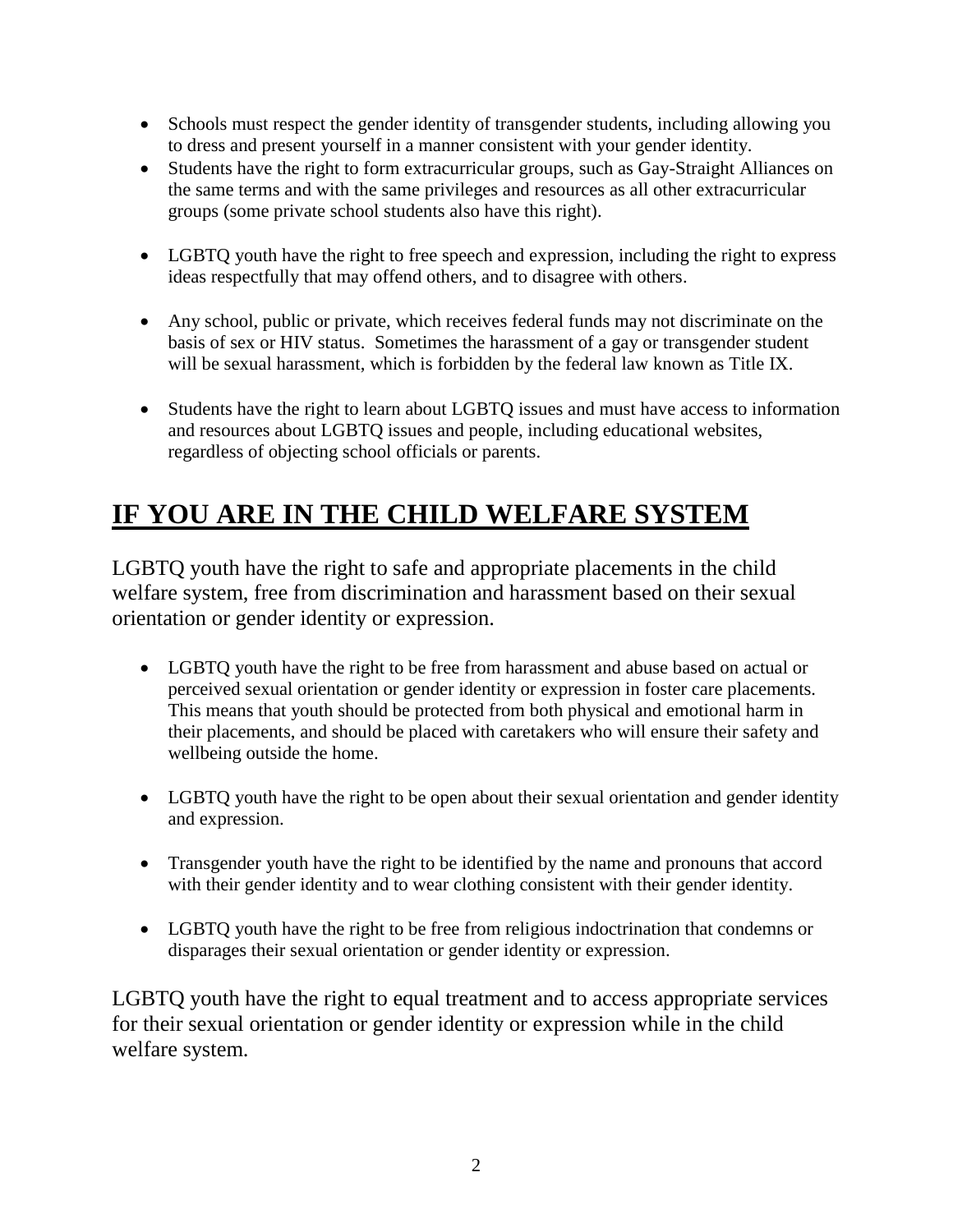- LGBTQ youth must have access to appropriate medical or mental health care, and should not be forced to undergo improper or disreputable services damaging to their wellbeing, such as reparative or conversion therapy.
- LGBTQ youth should be treated equally to heterosexual and gender conforming youth, including with regard to age appropriate displays of affection.
- LGBTQ youth should have access to supportive materials and resources.

# **IF YOU ARE IN THE JUVENILE JUSTICE SYSTEM**

LGBTQ youth have the right to safe and appropriate placements in the juvenile justice system free from discrimination and harassment based on their sexual orientation or gender identity or expression.

- LGBTQ youth are entitled to protection from physical, emotional or sexual abuse by other youth or facility staff.
- A facility's response to harassment or violence against an LGBTQ youth cannot be to move the LGBTQ youth to a more restrictive facility or to isolate the LGBTQ youth.
- LGBTQ youth cannot be segregated or classified as sex offenders based on myths that LGBTQ youth will prey on other youth.
- LGBTQ youth have the right to be open about their sexual orientation and gender identity and expression.
- Transgender youth have the right to be identified by the name and pronouns that accord with their gender identity and to wear clothing consistent with their gender identity.

LGBTQ youth have the right to equal treatment and to access appropriate services for their sexual orientation or gender identity or expression while in the juvenile justice system.

- LGBTQ youth must have access to appropriate medical or mental health care, both for general services and for any medical services that may be unique to LGBTQ youth.
- LGBTQ youth should not be forced to undergo improper or disreputable services damaging to their wellbeing, such as reparative or conversion therapy.
- LGBTQ youth may not be disciplined for engaging in age-appropriate romantic or sexual conduct that would not be punishable between two different-sex youth.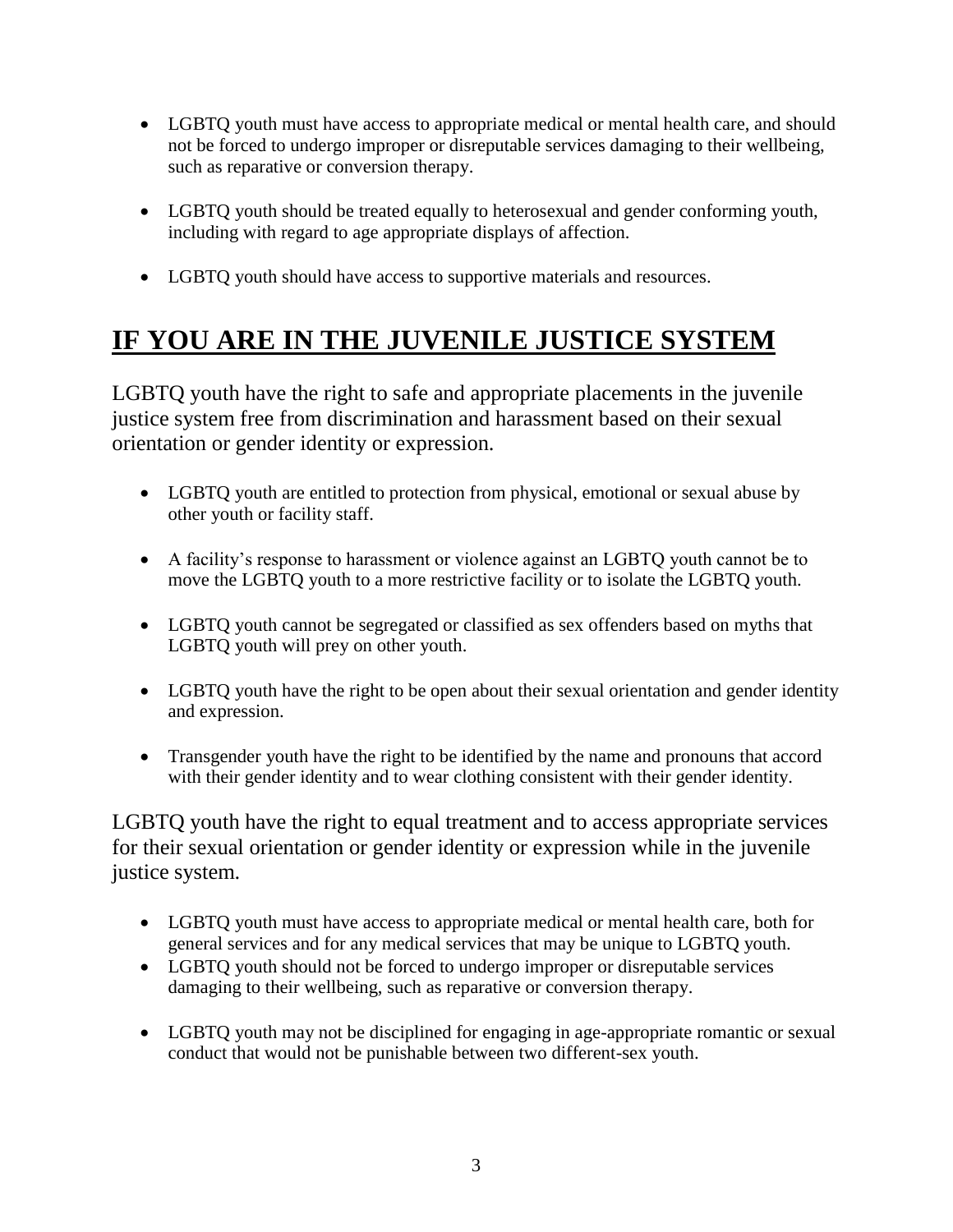LGBTQ youth have the right to be free from religious indoctrination by facility staff that condemns or disparages their sexual orientation or gender identity or expression.

That's a lot of rights!! If you need help sorting this out, have questions or a situation you need help with, GLAD is here to help. Just contact GLAD Answers by email or live chat at [www.GLADAnswers.org](http://www.gladanswers.org/) or call our toll-free number, 800- 455-GLAD (4523). A friendly volunteer will assist you—it's free and confidential. We just want to help you know your rights and know what to do if someone isn't respecting them.

# **ADDITIONAL RESOURCES**

### **PROTECT YOUR RIGHTS**

**GLAD Answers:** Call: (800) 455-GLAD (4523) Email or Live Chat: [www.GLADAnswers.org](http://www.gladanswers.org/)

**Maine Office of the Attorney General Civil Rights Team Project** (207) 626-8548 Brandon.baldwin@maine.gov

**Maine Department of Education**  Voice: (207) 624-6600 [www.maine.gov/doe/](http://www.maine.gov/doe/)

**US Department of Education Office for Civil Rights** (617) 289-0111 [OCR.Boston@ed.gov](mailto:OCR.Boston@ed.gov) 

### **KNOW MORE ABOUT YOUR RIGHTS**

The text of the Maine anti-bullying law:<http://bit.ly/mainebullylaw>

GLAD's Maine students' rights webpage:<http://bit.ly/mestudentrights>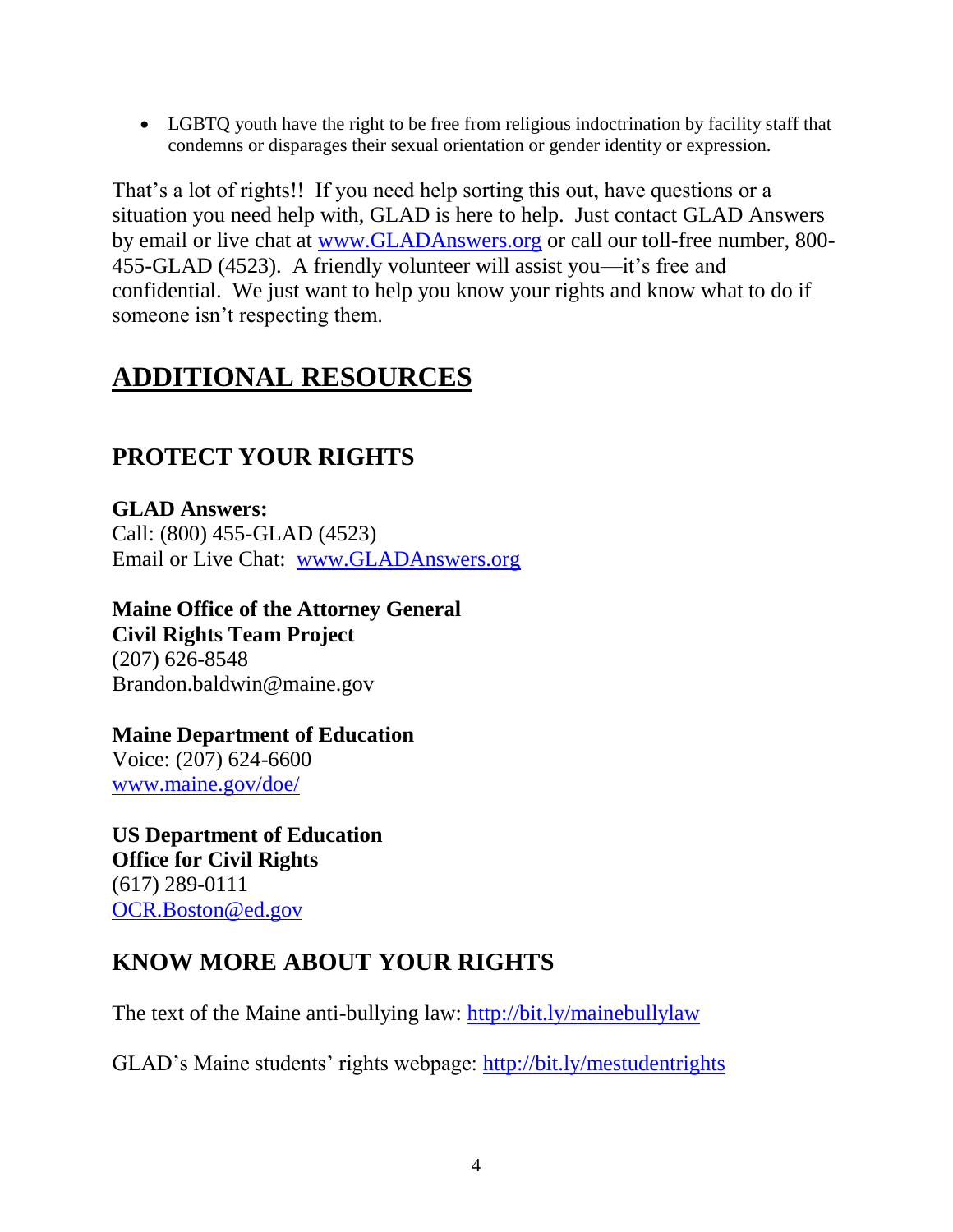GLAD's webpage on student rights:<http://bit.ly/gladstudentrights>

### **LOCAL LGBTQ YOUTH GROUPS**

**Proud Rainbow Youth of Southern Maine (PRYSM)** (207) 553-9324

#### **Gay, Lesbian, and Straight Network (GLSEN)**

*Downeast Maine Chapter* (207) 667-2358 [downeastme@chapters.glsen.org](mailto:downeastme@chapters.glsen.org)

*Southern Maine Chapter* (207) 775-0173 [glsen@gwi.net](mailto:glsen@gwi.net) [www.glsen.org/southernme](http://www.glsen.org/southernme)

**Parents, Families & Friends of Lesbians and Gays (PFLAG) Portland** (207) 831-3015

#### **New Beginnings**

(207) 795-4077 [www.newbeginmaine.org](http://www.newbeginmaine.org/)

**Out As I Want to Be** (800) 530-6997 [outmaine@yahoo.com](mailto:outmaine@yahoo.com) [www.outmaine.org](http://www.outmaine.org/)

**Trans Youth Equality Foundation** [contact@transyouthequality.org](mailto:contact@transyouthequality.org) [www.transyouthequality.org](http://www.transyouthequality.org/) 

### **OTHER RESOURCES YOU CAN USE**